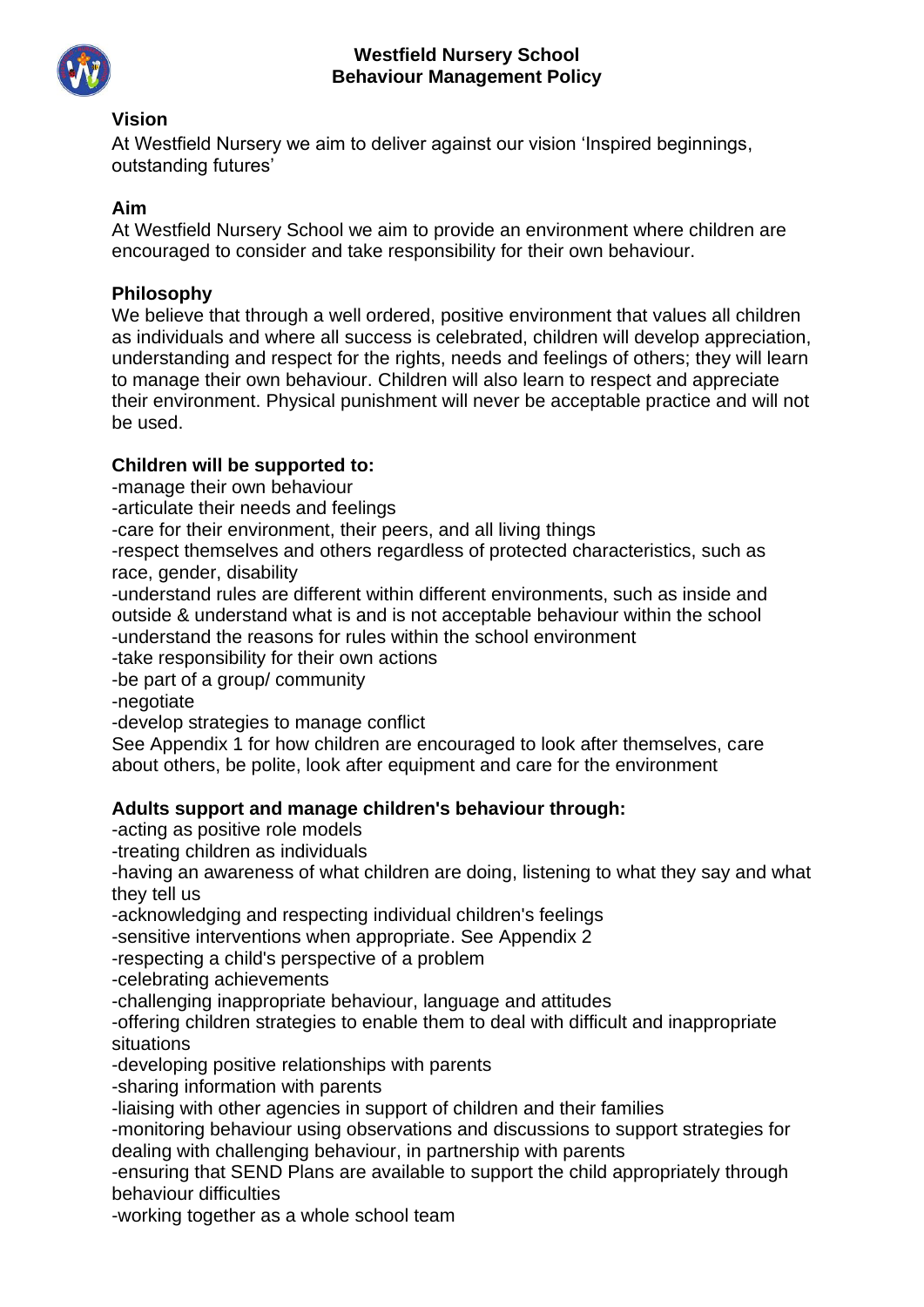-working with outside agencies such as the Early Years Support Team to get advice on the right strategies to support a child's needs

-sharing strategies with receiving schools to ensure smooth transitions

-tackling incidents as they arise, including online incidents

-Using interventions and specific resources such as those for our emotions group

## **Support specific behaviours**

Information for supporting specific behaviours at Nursery can be found in Appendix 3

## **We provide:**

-a clear 'High scope' philosophy including a self-access environment e.g. providing a structured timetable, which allows children to feel secure

-role models for children and families

-time for a dialogue & information about strategies for behaviour management so strategies can be agreed and Nursery and families can work together

-signposting for parents e.g. reading materials, courses and access to other professionals (See our Nursery leaflet- Positive Reinforcement)

-a consistent approach in our management of behaviour

-clear individual programme, where appropriate, to address specific behaviour -staff who undertake training

-policy and procedure which are reviewed annually

-a variety of strategies to support behaviour e.g. timers to support turn taking

# **Considering Concerns**

In the Early Years observing children is key for assessment. The following questions must be taken into careful consideration as children below the age of 5 are still developing their prime areas. Important information regarding behaviours can be gathered such as:

- 1. When does it happen?
- 2. How often does it happen?
- 3. How do people respond when it happens?
- 4. When does the child not behave like this?
- 5. What is the child trying to communicate?
- 6. Have I discussed this with the parents/carers/Head teacher?
- 7. Have I got the full picture whether/when this happens at home?
- 8. Have we agreed on behaviour strategies, which are consistent amongst staff?
- 9. Have we agreed ways forward?
- 10. Are there child protection concerns?

# **Recording**

-It may be necessary to use physical intervention procedures i.e. holding- in an emergency to prevent injury to themselves or others or serious damage to property. See positive handling policy & serious incident reporting form

- If a child is reported to have difficulties managing their behaviour over a period, a behaviour log is set up, documenting the date, time and details of the incident. The log records the antecedents, the behaviour and the consequences, these are shared with parents

-Behaviour logs are analysed to explore possible triggers for unwanted behaviour so that appropriate support can be put into place, such as targets on a SEND support plan

# **Positive Handling**

See Positive Handling Policy

# **Conclusion**

We believe the implementation of this policy will best support positive behaviour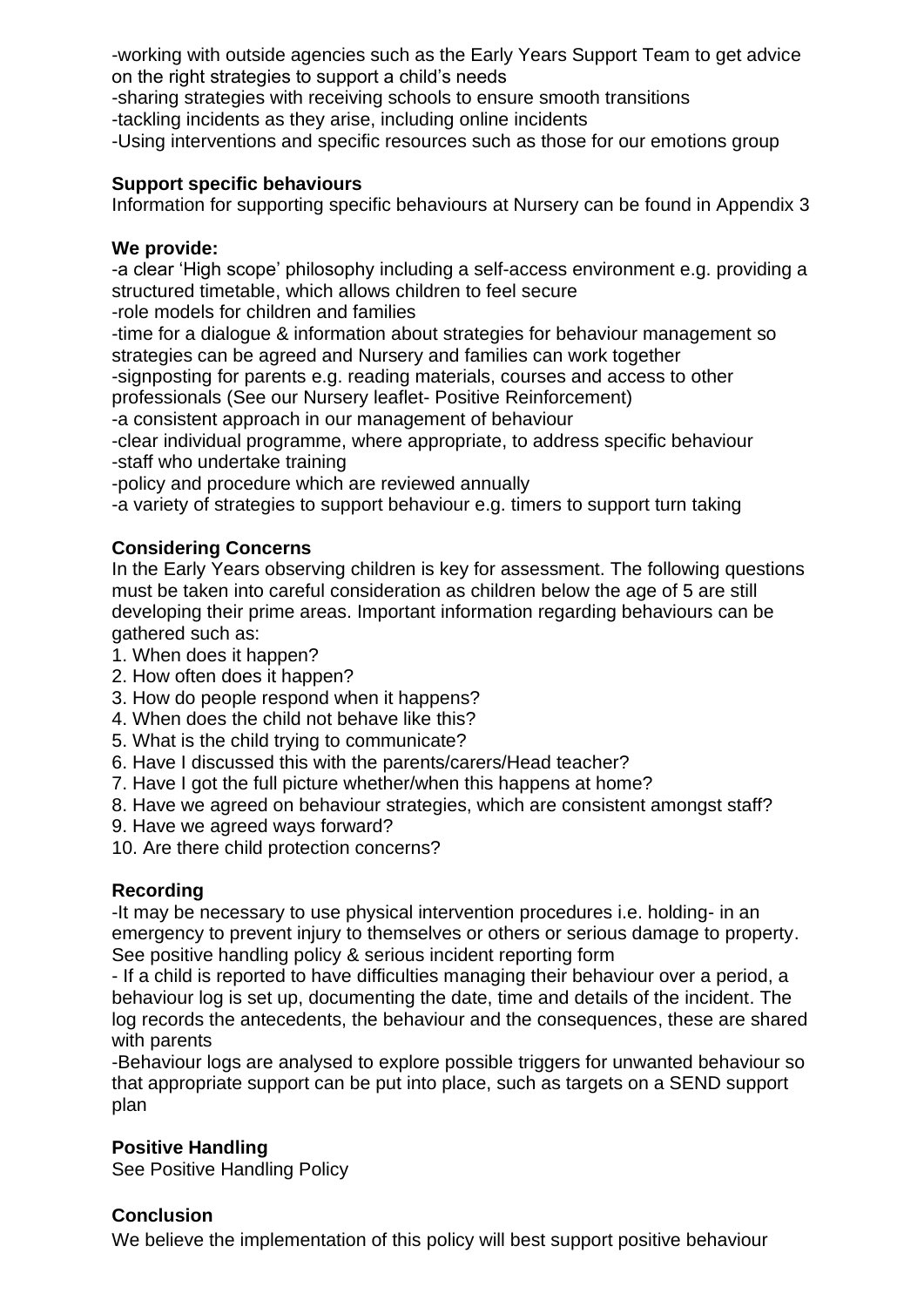## **Appendix 1- Implementation**

We help children look after themselves by:

- Helping them to recognise their feelings and express themselves in an acceptable way

- Encouraging them to ask for help from peers as well as adults
- Encouraging their attempts and to planning for their interests
- Praising them: focusing on the positive things they do
- Building their independence through self-help skills
- Encouraging them to see the good in others
- Helping them learn the adults names and who to talk to help them feel safe

We help children to care about others by:

- Modelling appropriate behaviour
- Working on and reinforcing the understanding of feelings, e.g. in circle time
- Naming and making feelings clear; reflecting back to children
- Being aware of the power of language, i.e. not being confrontational or negative
- Boosting self-esteem
- Giving time to listen and help acknowledging their responses sensitively
- Keeping calm
- Using conflict resolution
- Learning to share & take turns
- Understanding 'Kind hands, kind feet (kind mouths)'

We help children to be polite by:

- Saying "Good morning", "Please" and "Thank you" (we model behaviours we want them to copy)

- Giving children clear messages and setting an example

- Talking one at a time: listening to each other without interrupting when someone is already speaking

- Encouraging children to wait their turn

We ask children to look after equipment by:

- Modelling how to look after the equipment
- Encouraging children to use equipment appropriately
- Teaching them about health and safety
- Washing the bikes, toys etc.
- Reminding them to tell us about breakages

We help children to care about the environment by:

- Making it as attractive as possible
- Tidying up together
- Displaying children's work
- Providing labelled storage
- Looking after plants
- Explaining proper care and use of areas (creative area, home corner, sand pit etc)
- Noticing, acknowledging and praising 'careful handling'
- Sharing responsibility
- Learning about nature (including Forest school)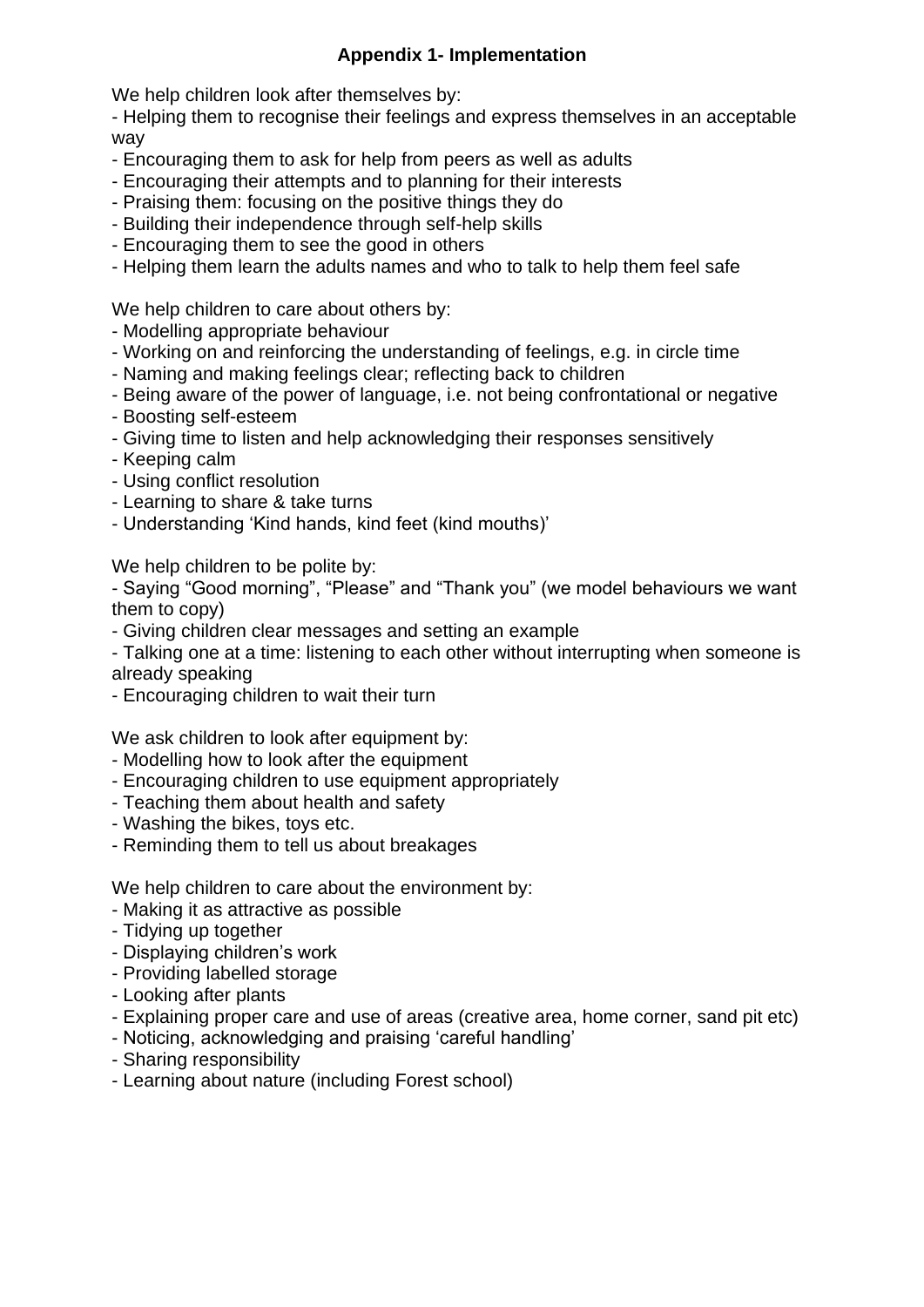## **Appendix 2-Intervention techniques/ Strategies**

**Active listening:** Sometimes listening to what the child has to say and exploring and acknowledging their feelings through the use of reflective response can help a child to feel that:

-Someone else acknowledges the reality of their feelings

-They are not alone

-Someone cares

Sometimes this can be enough for a child to stay in control.

**Affection:** If a child's behaviour is motivated by fear, anxiety or uncertainty, a big injection of affection – verbal or physical – can help head off inappropriate behaviour. Children do not always appreciate the care that is provided for them and need additional affection to understand how much the adults really care for them.

**Backing away:** This is not the same as backing down. You are giving the child time to calm down before you discuss the situation with them. Staying and continuing to challenge someone who is already angry is likely to make the situation worse.

**Conflict Resolution:** Adults will follow the six steps of conflict resolution to solve issues such as taking another child's toy, not sharing etc. This allows children to problem solve themselves with some adult support.

The 6 Steps of Conflict Resolution are:

- 1. **S**top any hurtful actions & approach calmly
- 2. **T**alk to each child about their feelings
- 3. **O**ffer help by gathering information
- 4. **N**eutralize the problem by restating it
- 5. **E**veryone shares their ideas and let the children decide on a solution
- 6. **S**upport and follow up with the children

**Directive statement/direct appeal:** A clear instruction to the child to stop certain behaviours or start something else.

**Hurdle help:** Where the child is stuck, providing assistance can help overcome feelings of failure or inadequacy.

**Interpretation and interference:** Verbalise what has happened and ask the child if there was another way that they could have acted. For example, "It looked like you were really upset before you hit Johnny – was there another way you could have let him know how upset you were."

**Involvement and interest:** Adults becoming involved in a situation can diffuse things.

**Planned ignoring:** By not giving the attention to minor, harmless, attention-seeking behaviour, these behaviours are likely to die out. Remember, it is equally important to praise appropriate behaviour.

**Prompting:** Gentle reminders to a child of what they need to stop doing or prepare for, can help the child to adjust to a change. This can be verbal or sensory input. (Avoid 'nagging').

**Proximity:** Sometimes an adult quietly heading in the general direction of what is going on can be enough to encourage children to do something else.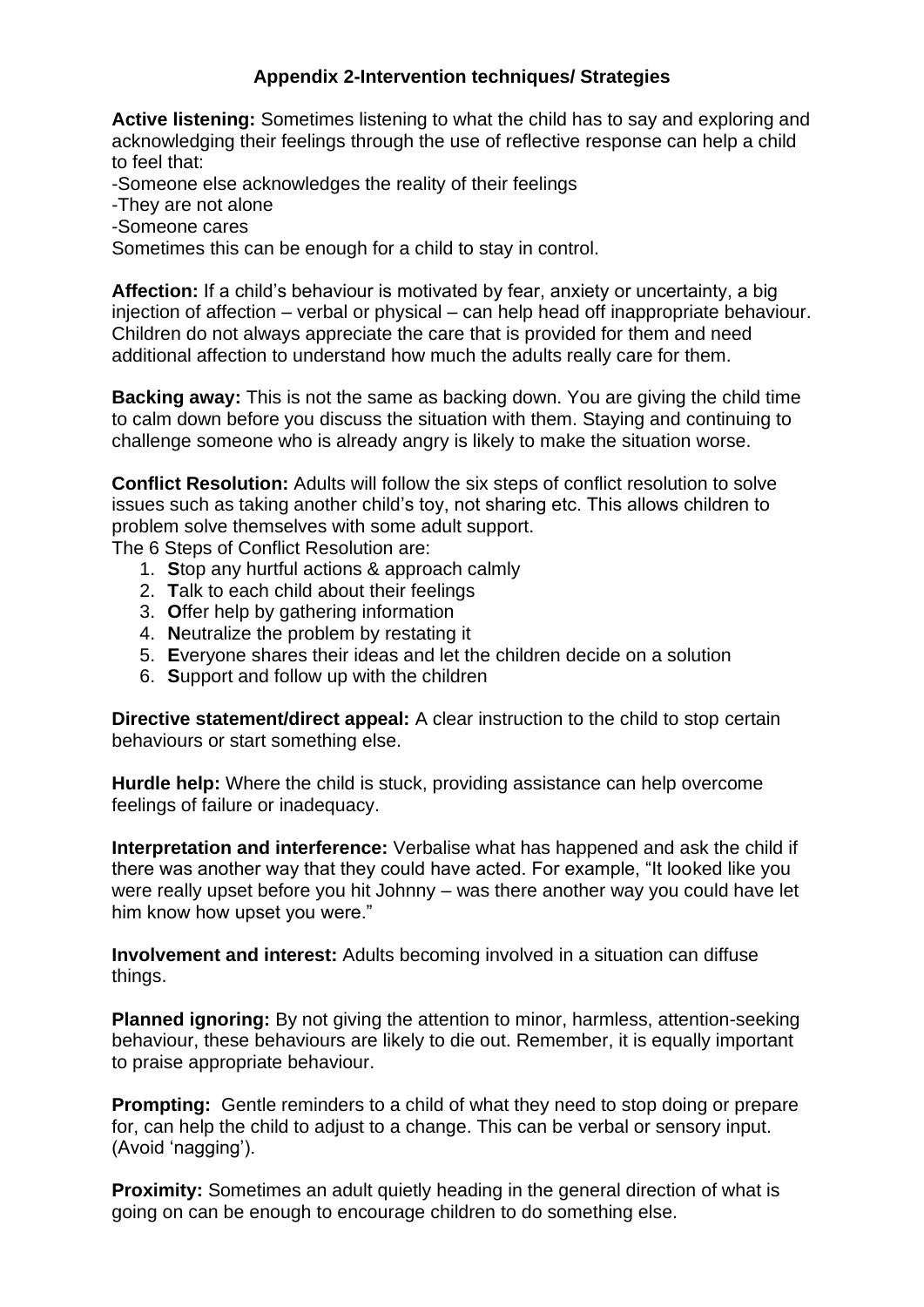**Redirecting/distracting**: Trying to refocus the child away from what they are doing now, on to something else as a way of avoiding trouble.

**Structuring the environment:** Where we choose to speak to the child and whether we sit or stand can communicate the nature of the discussion, and may help the child to modify their own behaviour, for example, warm and friendly or cold and business-like, moving to child's level or standing over them

**Time out:** Asking children to move away to another or quieter area to calm down. This should only be used if the adult will use "time out" to talk to the child about their behaviour once they've calmed down. It is not a helpful method to encourage positive behaviour, it should not be used for isolation purposes only.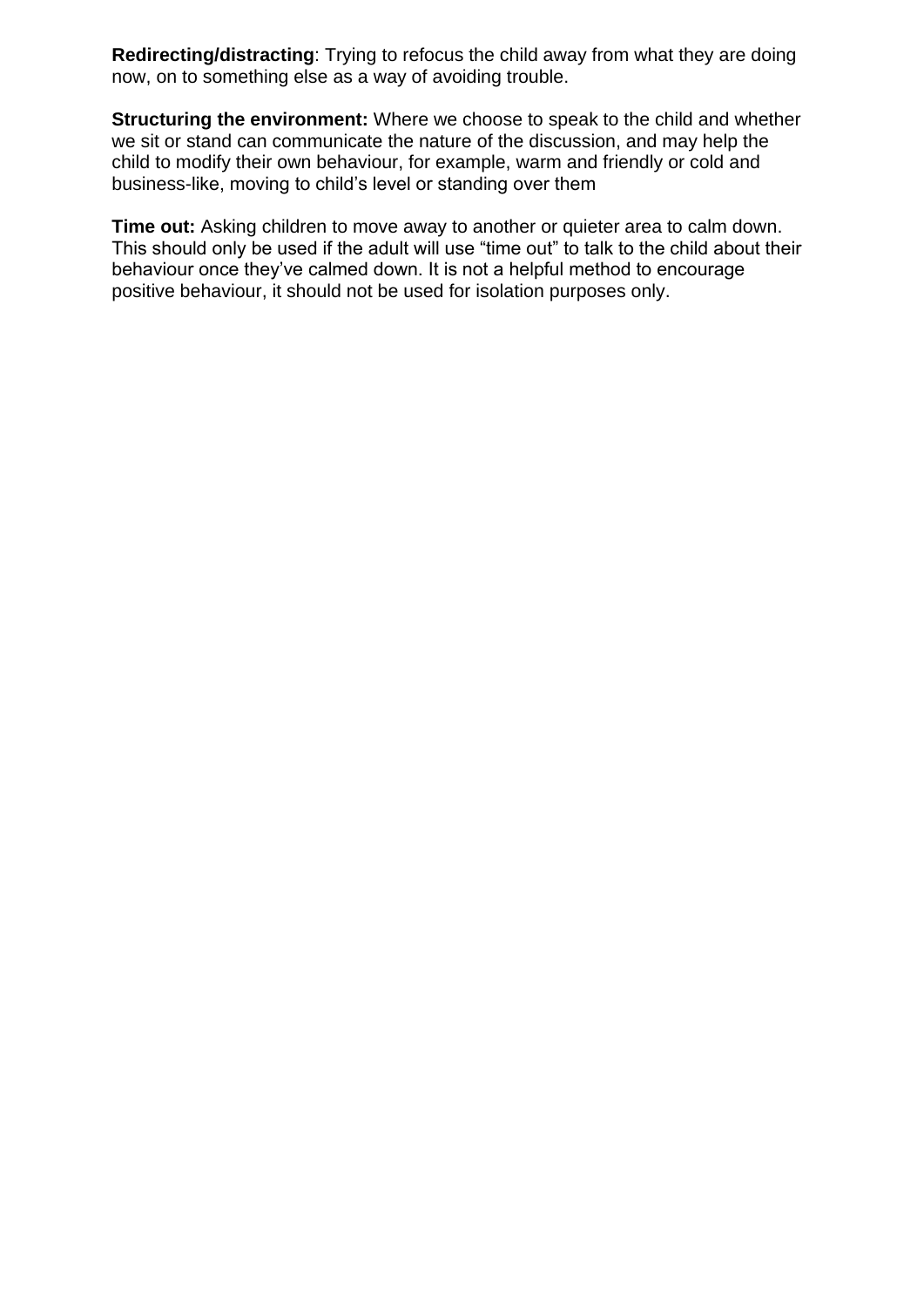## **Behaviour Which Causes Safety Issues**

Strategies to use:

- Gain child's attention immediately to stop behaviour i.e. stop sign, word 'stop' spoken firmly, hand gesture

- Allow time to calm down if necessary
- Explain why behaviour is dangerous and consequences
- Ask child to think about alternatives/ give alternatives
- If appropriate, ask how to make injured party feel better, verbally or non-verbally
- Supplying a blanket cover if the child wants one
- Using quiet 'safe' spaces e.g. story room

## **Biting**

Biting is reasonably common in toddlers up to two and a half years old, but it is a behaviour that causes lots of concerns amongst adults and needs to be discouraged. It is important to try to understand why the child is biting and teach alternative solutions. Strategies to use:

- Try to divert or distract the child if you think that they are going to bite (i.e. Jon come and play with the trucks)

- Saying 'ouch, it hurts' with an appropriate facial expression
- Encouraging the child to help looking after the hurt child
- Saying 'stop' firmly with an accompanying hand signal
- Regular input on using 'kind hands, kind feet, kind mouths'

- Some children might need alternative things to bite on- especially if they are teething

- Use resources to look at what mouths are used for (laughing, smiling, kissing) and look at mouth shapes in the mirror

- Praise the child when they are using their mouth to do the right thing.

## **Derogatory Remarks**

We have a zero-tolerance attitude to these. Strategies to use:

-Say we do not allow people to talk about others in that way - explain words can hurt

-Try to establish where children have heard these comments

-Talk to parents about child's behaviour and explain lack of tolerance

## **Destroying Other Children's Activities**

Children will in the course of play knock over a tower or make a mark on a piece of paper, this can cause understandable frustrations for other children, especially when proud of what they have been doing. Strategies to use:

-Assess what has happened and why

-Explain the other child is upset and why

-Ask how they might feel (if appropriate)

-Ask how they can help the other person to feel better, e.g. (say sorry, get tissue, help rebuild etc.)

## **Hitting, Kicking, Pinching or Scratching/ Aggression**

Many children display these behaviours‐ directed to peers and adults. These behaviours can cause strong feelings amongst the adults who have to deal with them including annoyance, frustration, anger, embarrassment and upset. These feelings are normal. Strategies to use:

- Establish and teach clear group rules, e.g.: 'kind hands, kind feet'
- Lead small group activities focused around being kind
- Model language of sharing
- Regular reinforcement of positive behaviours (praise, attention etc)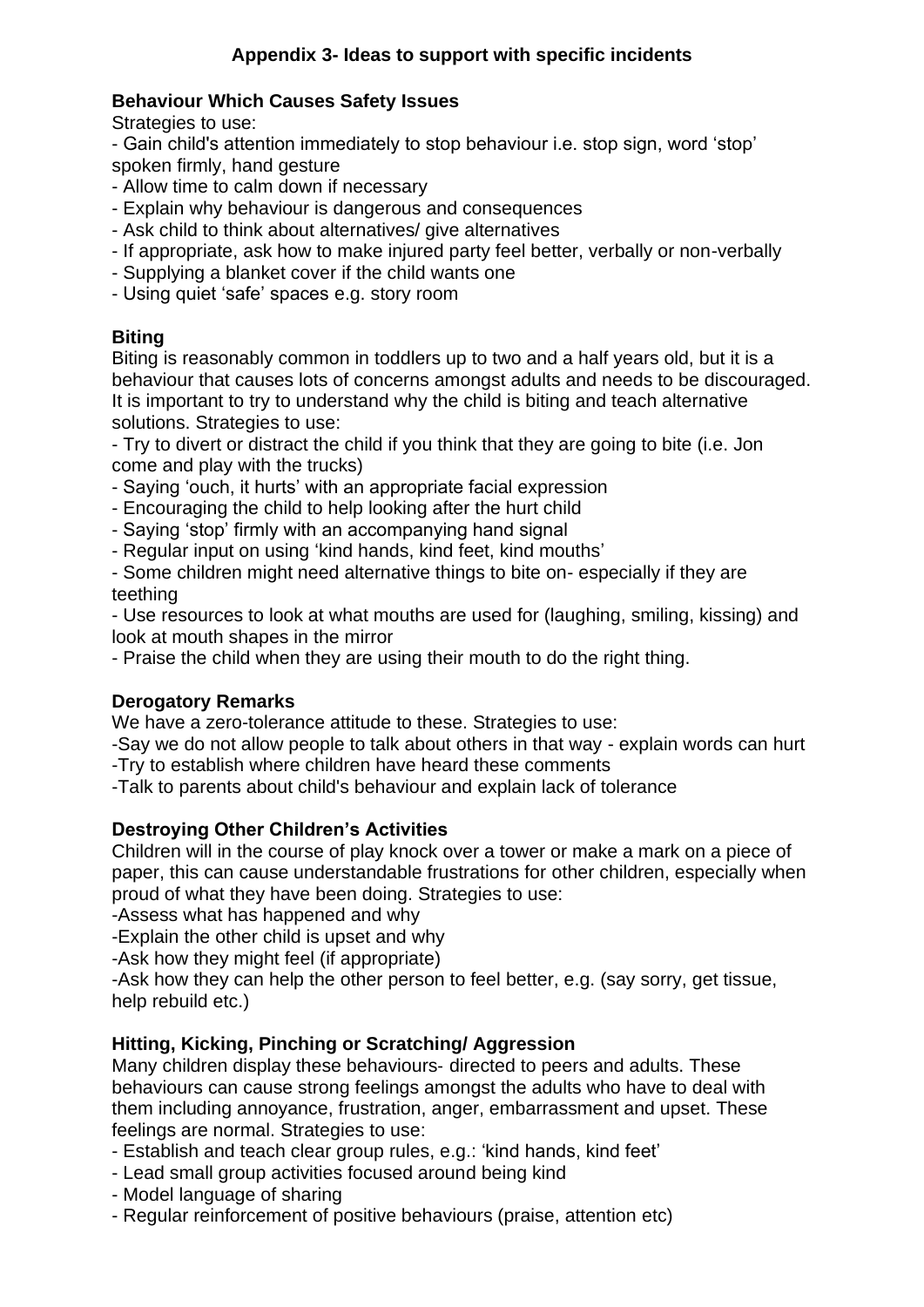- Sensitive intervention leading to redirection and finding alternative forms of expressing aggression; Try distracting and diverting the child‐ intervene early. - Provide activities where children can express their feelings (puppets, animals, circle time, quiet areas) -Reconciliation

### **Inappropriate Language/ Swearing**

When toddlers swear or use bad language they are usually copying someone they might have heard elsewhere. They do not usually understand what the words mean but may have noticed the reactions that they get when using them. The more attention they get for using these words, the more likely they will continue using them. Strategies to use:

-Use judgement to ignore or challenge; Selective deafness and the occasional "We don't use those words here."

-Ensure the same strategy is used at home at the same time. Maybe both parties can choose to ignore inappropriate language for a week‐ but give lots of attention for an agreed alternative behaviour.

- Offer the child alternative words they can use to express themselves.

-Counsel aggrieved party

#### **Misuse of Materials**

-Stop behaviour

-Ask child to think about consequences of behaviour

-Back up with explanation if necessary

-Work alongside child to model behaviour

-Direct child to another activity if appropriate

#### **Non-compliant Behaviours/ Refusal**

It can be very frustrating when a child refuses to do what is expected of them. Some children are so excited by all the activities around them that they find it difficult to stop. Others are not quite used to doing as asked by an adult. Staff need to decide how important their request is and decide what 'battles' they are going to have, and which are best left. Strategies when children refuse to follow instructions:

- Give plenty of warning of change‐ sand timers or visual timetables

- Use now... next
- Choose activities that they like to build up a habit of compliance.
- Shorten the length of time of an activity.
- Make sure that the activity is appropriate
- Give lots of positive attention when child participates in adult‐ led tasks.
- -Staff will give the child clear instructions as to the expected behaviour

-If the child refuses to comply i.e. remains outside, leaves the group etc., the adult should alert an additional member of staff who should oversee the situation and ensure the safety of the child

#### **Tantrums**

Tantrums are normal part of development for most children between the ages of 18 months to 3 years. Children want things and get very frustrated if they are not given what they want immediately. This often results in them throwing themselves on the floor, kicking, screaming and banging their heads in the hope that this will get them their own way. If adults give children what they want when they have a tantrum, then the children quickly learn that this approach is effective. Strategies to use:

- Diversion/ distraction‐ if the tantrum can be spotted early.

- Swapping with another adult‐ a fresh approach.

- Ignore the tantrum until it is over, and the child has calmed down. Keep reassuring them: "It is ok"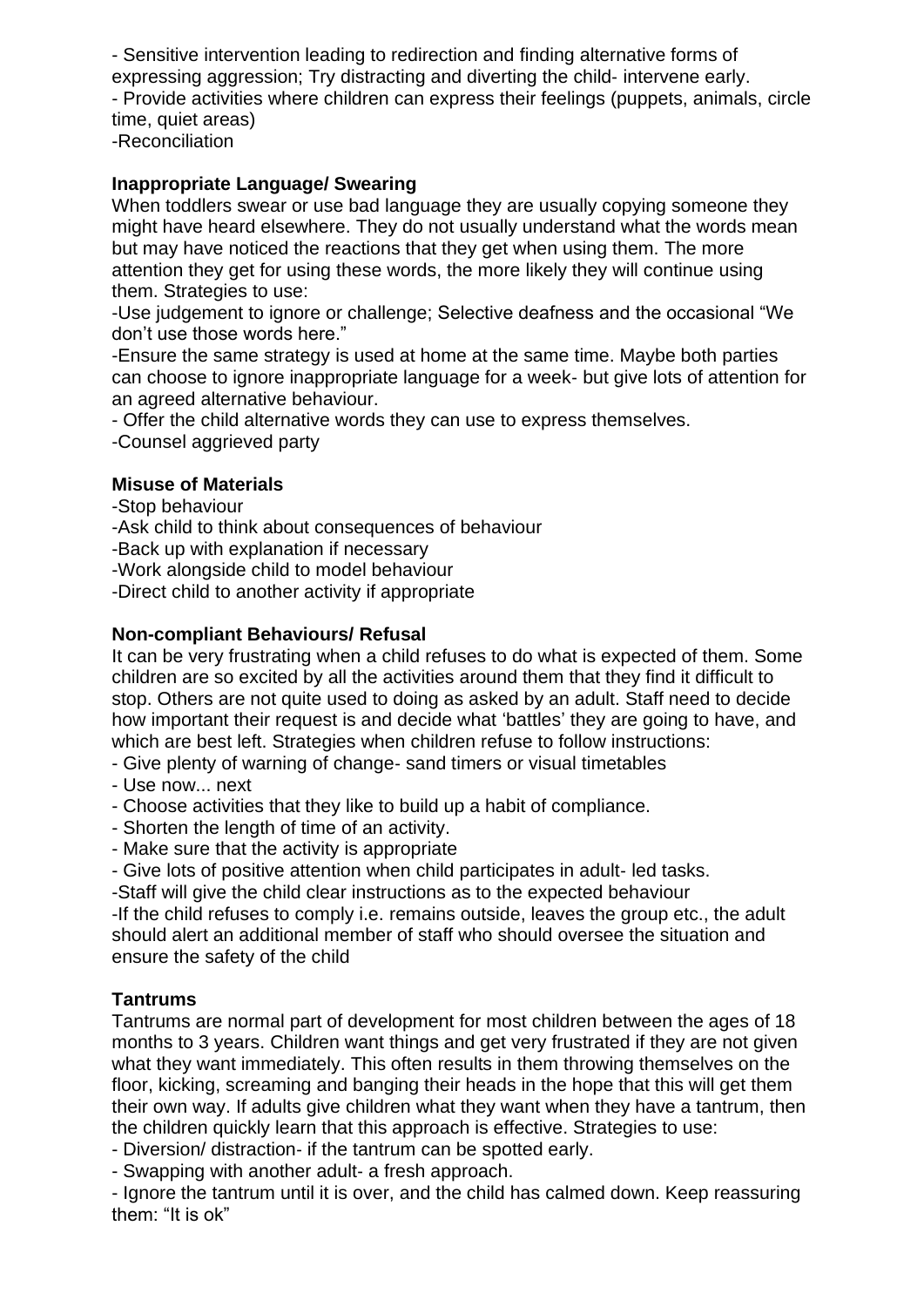- Provide a special place where the child can go and calm down or a special toy to hold and cuddle.

- Teach the child words they can use to express their feelings and encourage them to use them.

- Physical intervention should only be used when there is a risk of damage to the child, other children or property.

### **Weapons**

Staff will monitor weapon and combat play. Staff will use their discretion to channel/intervene to ensure play is safe for all children and is non-intimidating.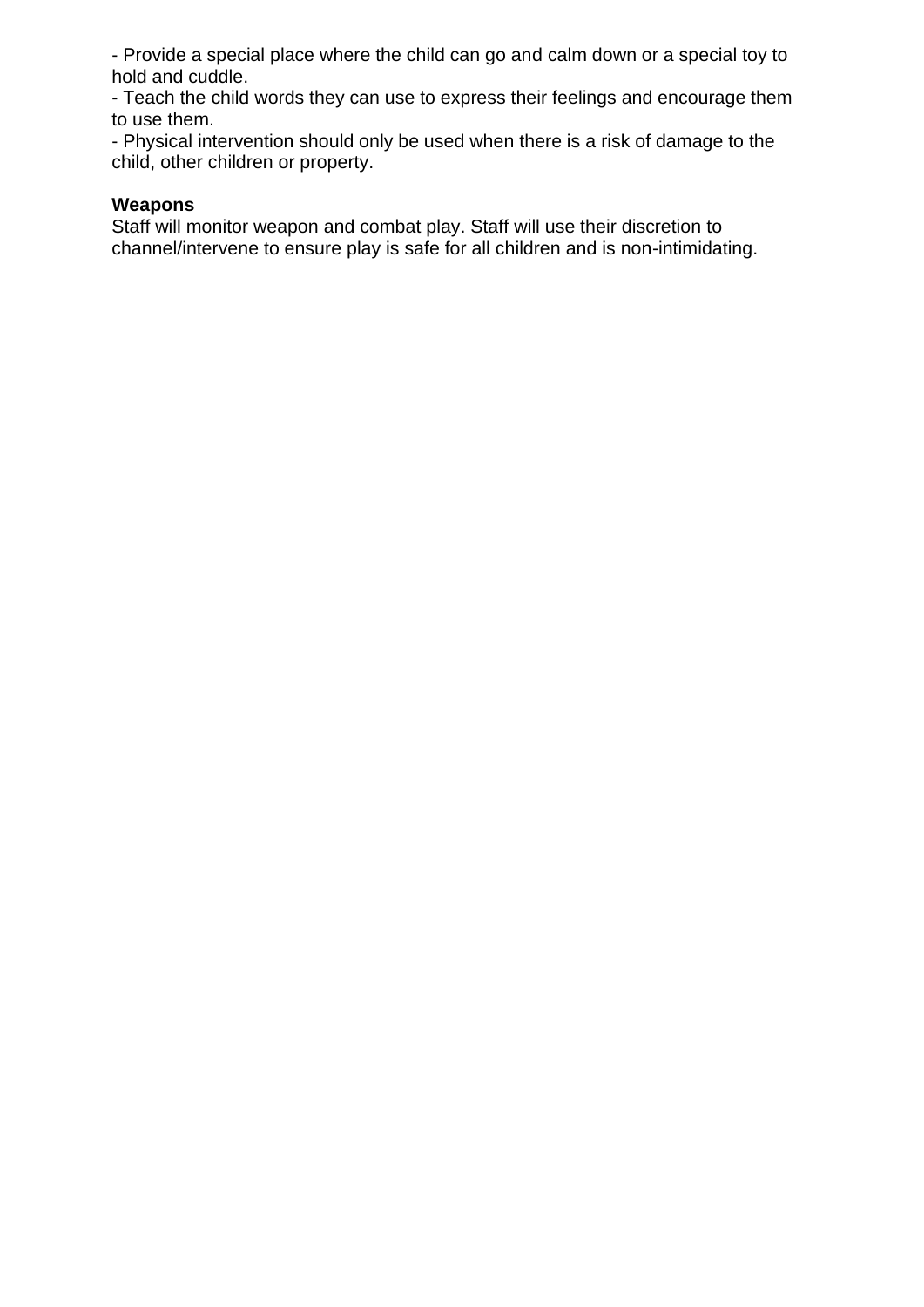

### **Philosophy**

By law, head teachers must include prevention of all forms of bullying in their school's behaviour policy (Education Inspections Act 2006).

#### **Aims**

The aim of the anti-bullying policy is to ensure that pupils learn in a supportive, caring and safe environment without fear of being bullied. Bullying is anti-social behaviour and affects everyone; it is unacceptable and will not be tolerated. All pupils and staff have the right to feel happy, safe and included.

We aim to create and maintain a safe environment where adults and children alike are treated with, and treat each other, with respect. We aim to prevent bullying through a variety of strategies, such as clearly defined expectations of behaviour, an atmosphere where children and adults feel they are listened to and valued, and an on-going emphasis to PSE development to encourage children and adults to be sensitive and considerate to others, and feel confident and positive about themselves. Children are encouraged to care for others and tell an adult even if it happening to someone else.

### **Bullying**

Bullying is defined as deliberately hurtful behaviour repeated over a period of time, where it is difficult for those being bullied to defend themselves. A simple easy to remember definition of bullying is:

**S**everal **T**imes **O**n **P**urpose

The three main types of bullying are:

- Physical (for example, hitting, kicking, theft)
- Verbal (for example, name calling, racist remarks,)
- Indirect (spreading rumours, excluding someone)

Some forms of bullying are attacks not only on the individual but also on the group to which he or she may belong. Such as

- Bullying relating to race, religion and culture
- Sexual and sexist bullying
- The use of homophobic language
- Bullying of pupils who have special educational needs or disabilities.

## **Guidelines**

Circle time, stories and discussions are used to promote friendship and to consider feelings. Children are encouraged to let others play and, if they are lonely, to ask to play with someone or tell an adult, who will support them in their endeavour to find someone to play with. Children are acknowledged for being considerate to others. Racist, sexist or homophobic remarks made by children or adults will not be tolerated.

Staff have been trained in conflict resolution and use conflicts as an opportunity to assist children in acknowledging their emotions, expressing themselves calmly and listening to the viewpoint of others.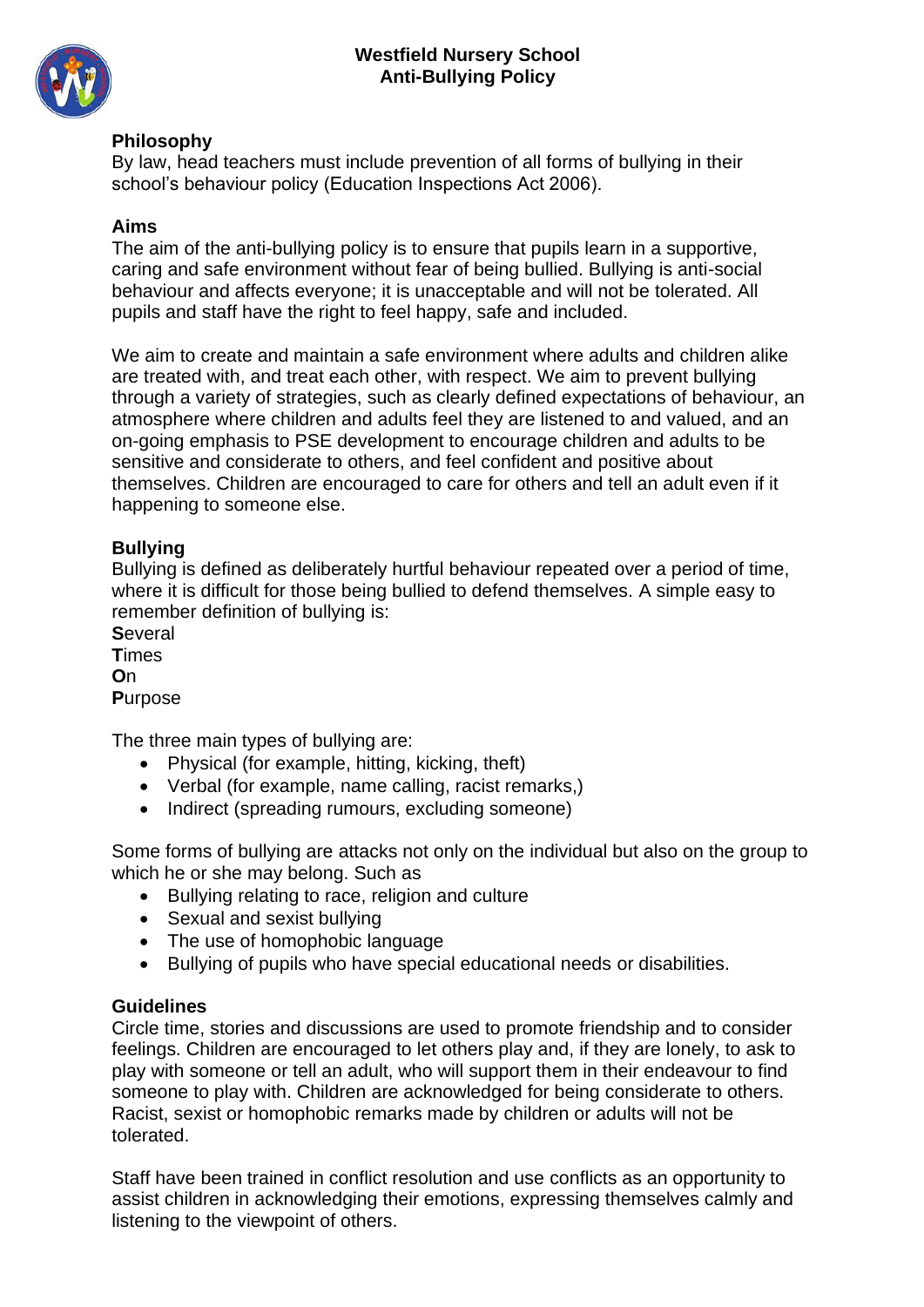Happiness and wellbeing are taken seriously, and children are encouraged to express how they feel to an adult. Adults are observant as to friendships, loneliness, and children's personal social and emotional skills and use strategies to help children make friends and relate to others positively. We welcome comments from children and parents/carers about how their children feel about coming to nursery and take any concerns seriously, investigating if necessary, sharing the information with others if necessary and giving feedback to parents/ carers as appropriate. Parent/carer and staff interactions are recorded.

'Anti-Bullying' week/ friendship week will be used as a focus and celebration of working together.

At Nursery age most 'unkind' or 'anti-social' incidents are NOT bullying but simply a child who has not yet learned to share, take turns or to express his/her needs appropriately. This may be particularly true of very young children, children with SEND, children with speech, language and communication difficulties and children for whom English is an additional language.

As such these types of incidents are dealt with in a 'low key' way as appropriate. Through conflict resolution children are encouraged to acknowledge how they feel and to express their views. With adult support they are encouraged to think of an appropriate resolution. Adults support the children through modelling appropriate language and behaviour.

Children and parents/carers should encourage pupils who have been bullied or have seen others being bullied to report this to a member of staff.

Where bullying is reported the incident is:

- Taken seriously
- Investigated, and feedback given to the informant when the matter has been investigated
- Discussed with staff as appropriate to ensure a proper investigation and prevention of further possible bullying
- Is reported to the Headteacher
- Is recorded in the Incidents Logbook
- Parents/carers of children involved in bullying incidents will be notified

Strategies are agreed upon by the staff to help the child who is being bullied and the child who is bullying. These may include agreed individual responses to each, and more general activities to promote Personal, Social and Emotional Development such as circle time or small group time.

Pupils and parents/ carers can approach any member of staff to discuss their concerns and will be reassured that they were correct to voice their concerns and that the matter will be taken seriously. If, having voiced their concerns to a member of staff they feel unsatisfied with the response we ask that this be brought to the Headteacher's notice. If the Headteacher cannot resolve these concerns informally parents/ carers can raise their concerns through the school's Complaints Procedure, which can be found on the school's website.

#### **Bullying of Staff**

Refer to Complaints Procedure.

As outlined in our policy for equal opportunities we believe everyone has the right to work in a safe environment free of discrimination, prejudice or stereotypes, where all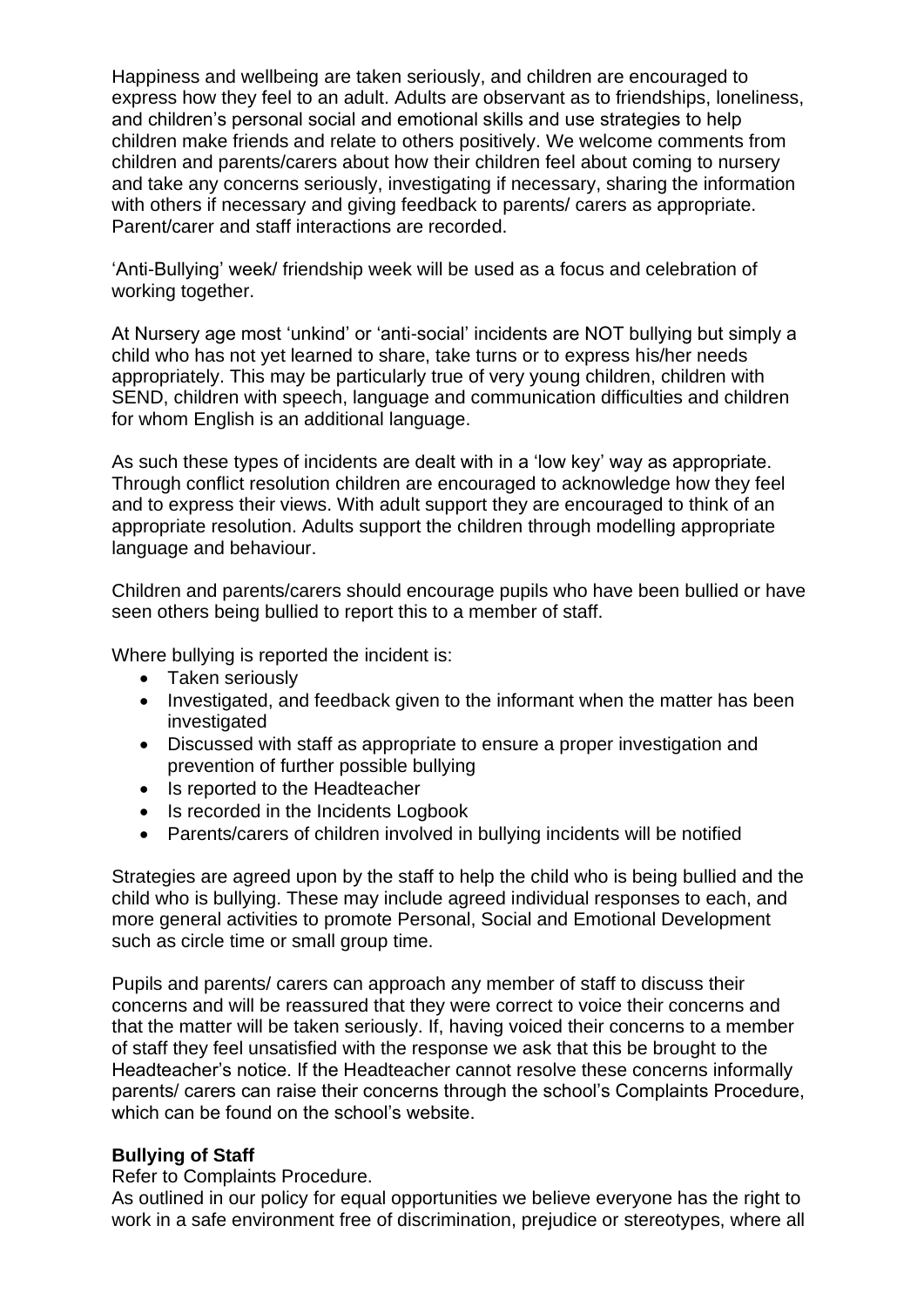members of the school community are respected as individuals, valued and listened to.

Whistle blowing – Adults should report any behaviour by colleagues that raises concerns to the Headteacher/Chair of Governors as appropriate. Whistle blowing is the mechanism by which staff can voice their concerns, made in good faith, without fear of repercussion.

## **Evaluating our Policy**

We will evaluate our policy using the following measures:

- The number of incidents of bullying reported
- Scrutiny of recorded interactions between staff and parent/carer
- The comments made on parent/carer and pupil questionnaires
- Comments made about the nursery by parents/carers and other visitors
- Comments made by children to staff or through circle time discussions
- The perceived sense of well-being as observed on target child observation sheets and well-being tracking forms.

Reviewed: March 2022